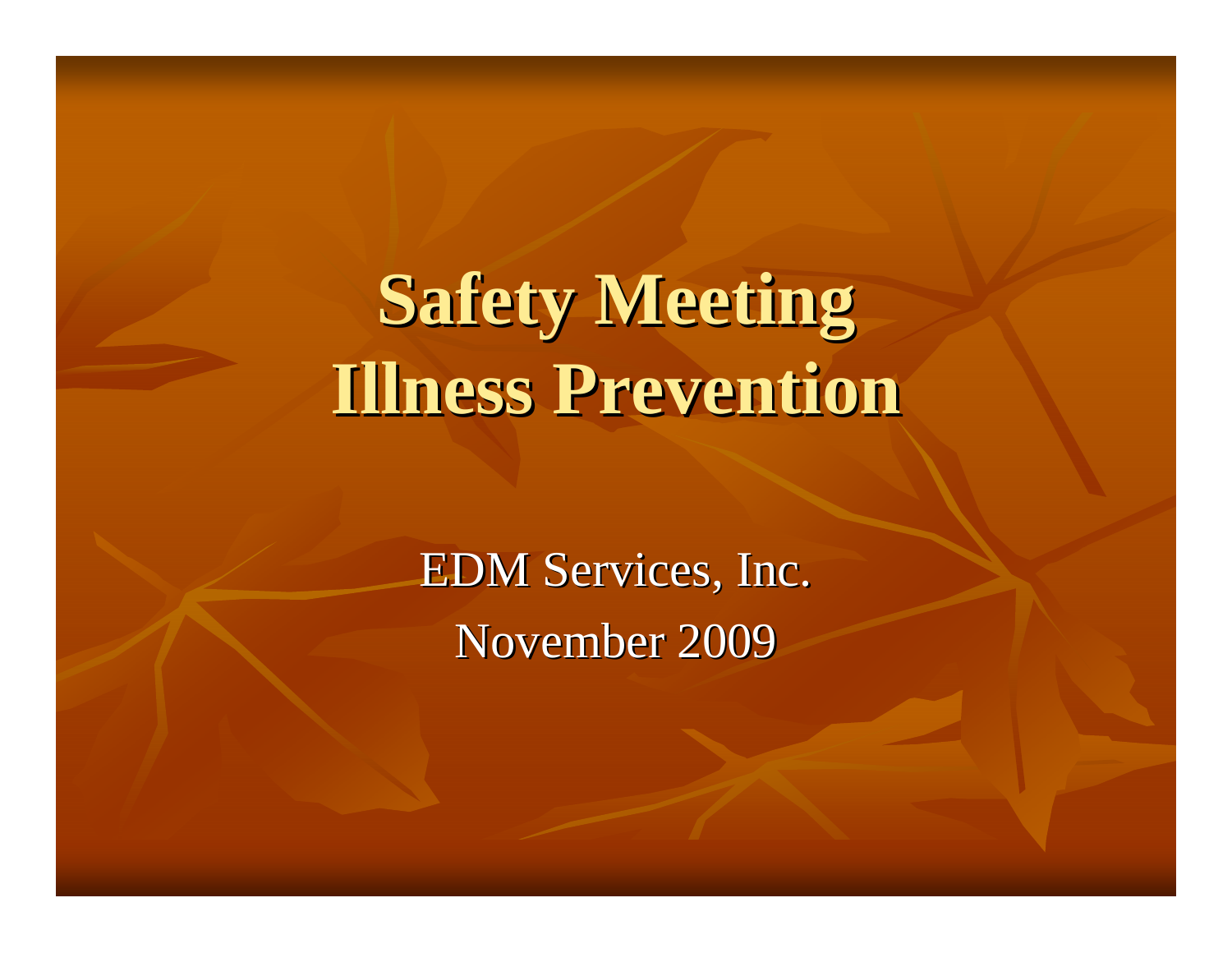## **H1N1 Flu Virus H1N1 Flu Virus**

#### **Symptoms of swine flu may include:**

- **Fever (greater than**  $100^{\circ}\text{F}$  **or 37.8°C)**
- **• Sore throat Sore throat**
- **• Cough**
- **• Stuffy nose Stuffy nose**
- **• Chills**
- **• Headache and body aches Headache and body aches**
- **• Fatigue Fatigue**

#### **Who should get the H1N1 Flu vaccination?**

- п **Pregnant women.**
- п **Persons who live with or provide care for infants aged <6 months (e.g., parents, siblings, and daycare providers). providers).**
- $\blacksquare$ **Health-care and emergency medical services personnel.**
- п Persons aged 6 months through 24 years.
- ш **Persons aged 25 through 64 years who have medical conditions that put them at higher risk for influenza influenza-related complications. related complications.**

**NOTE: Children ages 6 months through nine years should receive two doses of H1N1 flu vaccine**  $\overline{8}$  (separated by approximately 4 weeks apart). Persons 10 years of age and older should receive only 1 **dose.**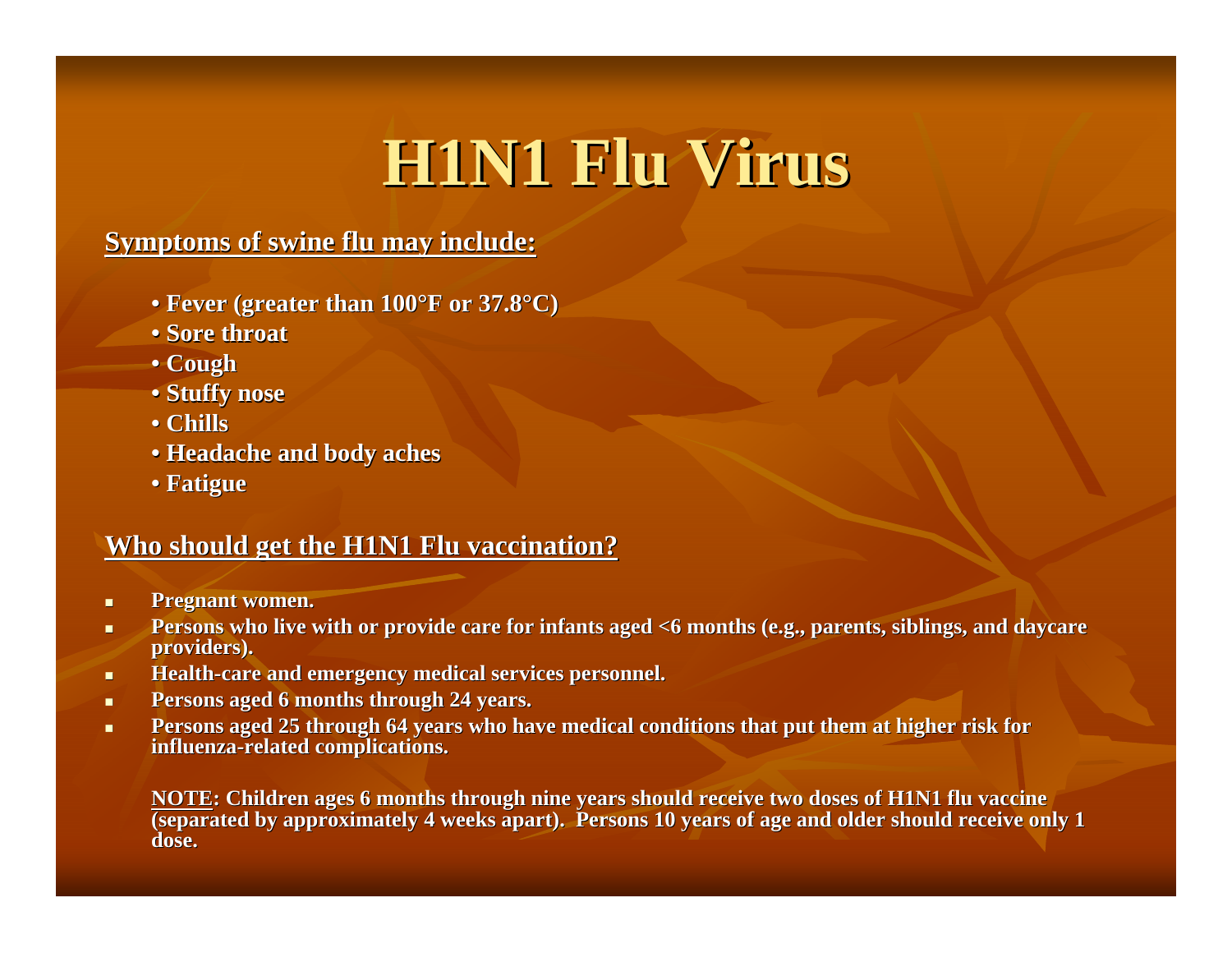### **Vaccinations Vaccinations**

#### **Pro's and Con s and Con's**

#### **CONS**

- п Not enough information from the FDA. To early to start using it. Some doctors are even going as far as to tell their pharmacies not to recommend it yet.
- u. Production of the vaccine was started before the FDA had concluded their testing. all of this was done to be certain that the vaccine would be available on time to distribute to the public.
- $\blacksquare$ There is even a FDA statement associated with the vaccine that states that "Clinical Studies are Ongoing" according to some doctors this can only mean that all of the evidence is not yet in.
- $\blacksquare$ Skeptics are telling us that this untested vaccine is potentially dangerous and unnecessary.

#### **PROS**

- $\blacksquare$ Immunize before it causes a major pandemic across the country. They want to vaccinate as many people as possible as quickly as possible.
- ٠ This was the only way they had to get the vaccine to the public in time for the flu season.
- $\blacksquare$ Some say that there "were no shortcuts" by the FDA inspectors.
- $\blacksquare$ Some doctors also tell us that even though the vaccine production was speeded up, the quality of the inspections were just as thorough.
- $\blacksquare$ The production of the normal seasonal flu vaccine and the H1N1 Swine Flu vaccine differ very slightly.
- $\blacksquare$ It should be given to the public ASAP because children especially are at a higher risk for the H1N1 Swine Flu virus.
- $\blacksquare$ Priority for the H1N1 Swine flu vaccine are being given to health care workers, children and young adults ages 6 months to 24 years, adults who care for infants under 6 months, pregnant women and adults with conditions such as asthma or a compromised immune system that predispose them to complications from flu.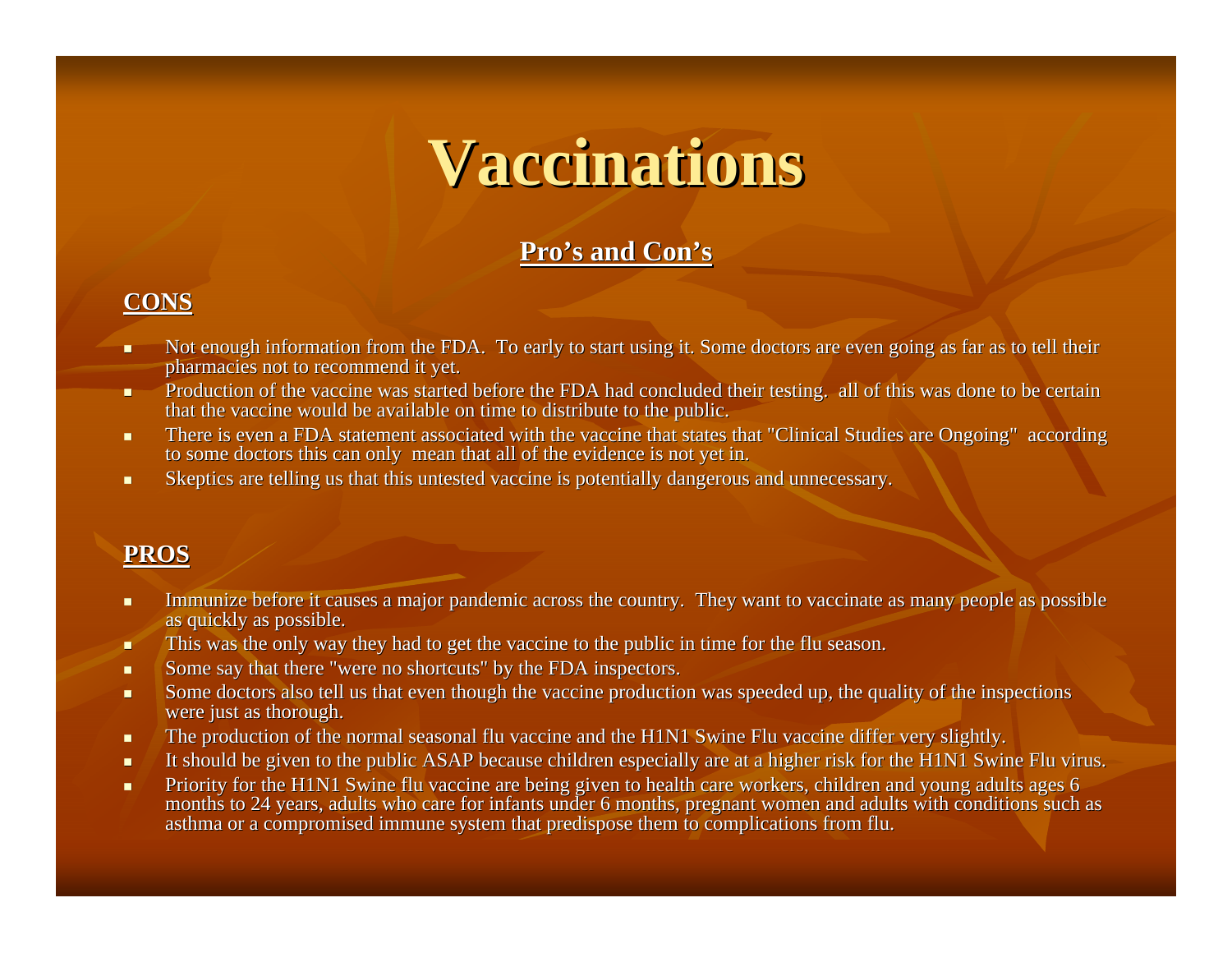### **Swine Flu Facts Swine Flu Facts**

- $\blacksquare$ H1N1 flu hits those between the ages of  $20$  and 50 the hardest
- × The flu strain is part animal (swine), part bird, and part human
- $\blacksquare$ As of July 6 there have been 94,512 cases and 429 deaths worldwide
- $\blacksquare$ In California H1N1 flu has now hospitalized more than 5,000 Californians and claimed the lives of 297
- $\blacksquare$ Research has shown that the virus can survive on surfaces and infect a person for up to eight hours after being deposited
- $\blacksquare$ Normal flu symptoms lasts 3-5 days, swine flu symptoms last 7 days or more and get progressively worse
- п Washing your hands frequently is the best flu prevention
- ٠ Flu activity is widespread in 46 States
- ×. Influenza attacks the respiratory tract. It can leave a person's system so weak, they are vulnerable to the bacteria that cause pneumonia.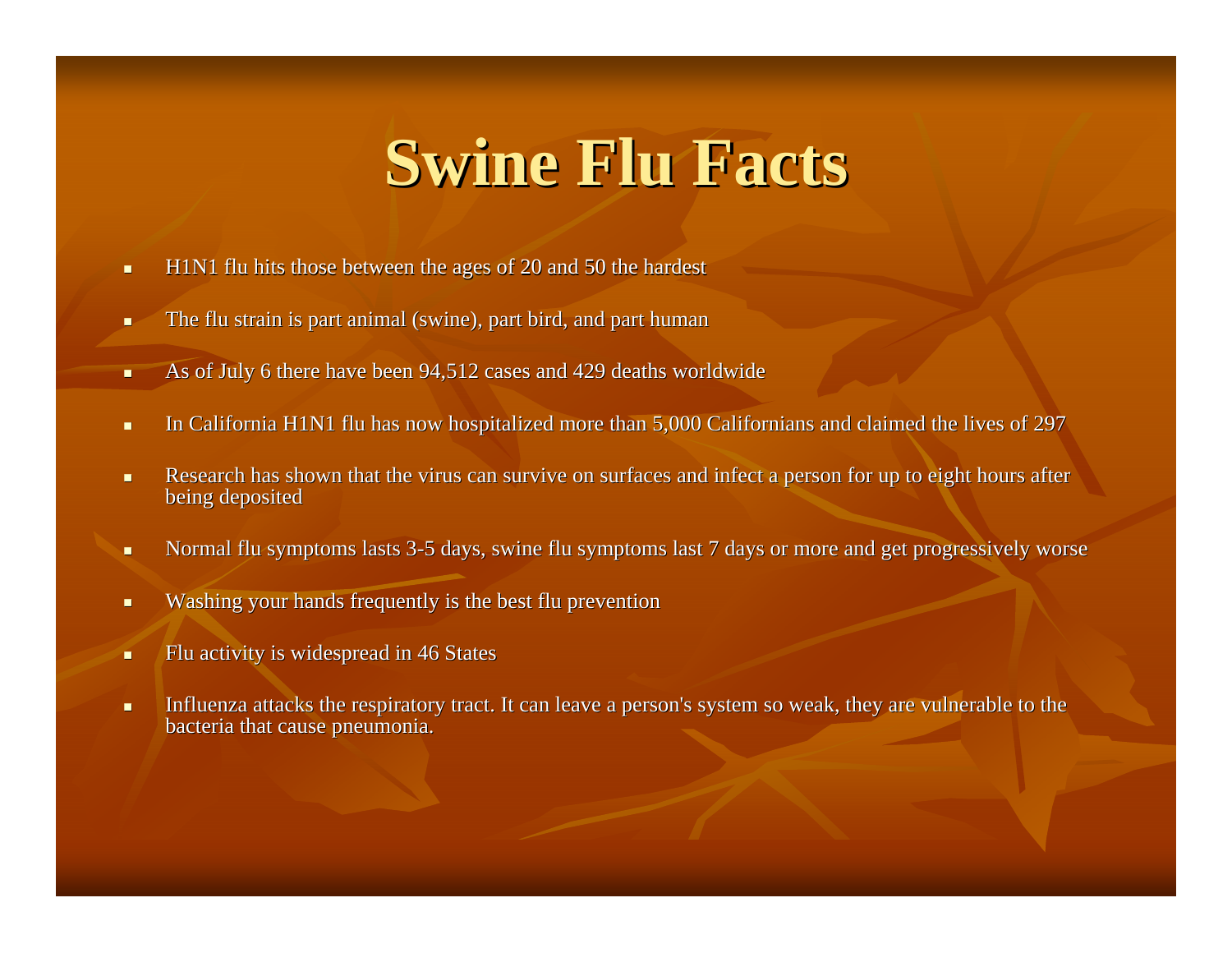

## **Smoking Smoking**



The Great American Smoke Out sponsored by the **American Cancer Society is taking place this week American Cancer Society is taking this week**

#### **Benefits of Quitting Benefits of Quitting**

- $\blacksquare$ According to ACS and a report by the U.S. Surgeon General, the health benefits of quitting smoking start to take effect almost immediately.
- $\blacksquare$ **20 minutes after quitting,** your heart rate and blood pressure drops.
- $\blacksquare$ **12 hours after quitting,** the carbon monoxide level in your blood drops to normal.
- $\blacksquare$ **2 weeks to 3 months after quitting,** your circulation improves and your lung function increases. increases.
- $\blacksquare$ **1 to 9 months after quitting,** coughing and shortness of breath decrease; cilia (tiny hairlike structures that move mucus out of the lungs) regain normal function in the lungs, increasing the ability to handle mucus, clean the lungs, and reduce the risk of infection.
- $\blacksquare$ **1 year after quitting,** the excess risk of coronary heart disease is half that of a smoker's.
- $\blacksquare$ **5 years after quitting,** your stroke risk is reduced to that of a nonsmoker 5 to 15 years after quitting. quitting.
- $\blacksquare$ **10 years after quitting,** the lung cancer death rate is about half that of a continuing smoker's. The risk of cancer of the mouth, throat, esophagus, bladder, cervix, and pancreas decrease.
- $\blacksquare$ **15 years after quitting,** the risk of coronary heart disease is that of a nonsmoker's.